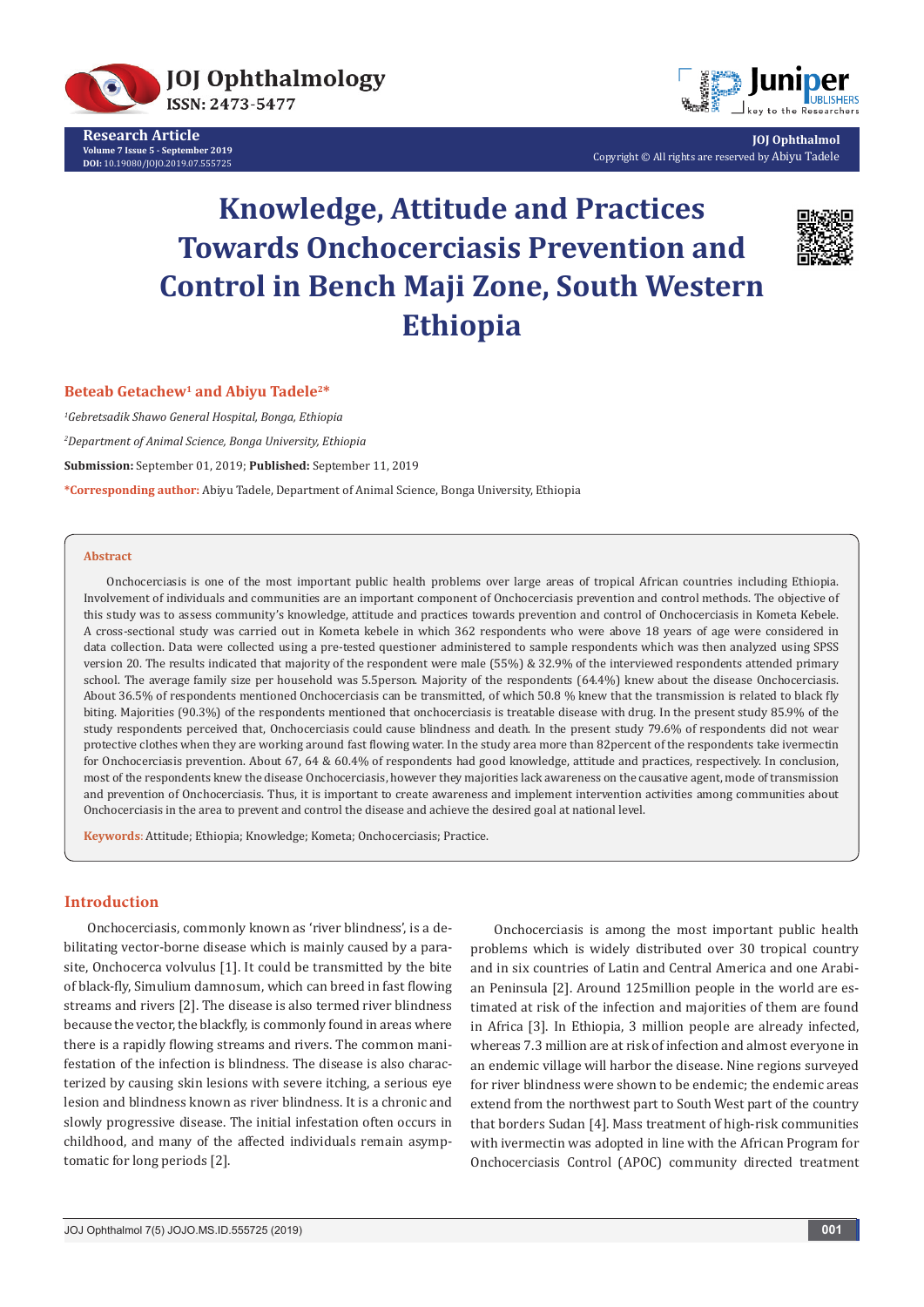with ivermectin (CDTI) strategy [5,6]. The Right to Sight global initiative was launched in 1999 by the World Health Organization (WHO) and The International Agency for the Prevention of Blindness (IAPB), with the aim of eliminating avoidable blindness by the year 2020 and in so doing preventing an estimated 100 million people from going blind. An indicator of the impact of VISION 2020 is whether the prevalence of avoidable blindness is indeed declining (FDRE, 2016). The main control strategy for onchocerciasis in Ethiopia is mass treatment with ivermectin [3]. The ultimate goal of the APOC is to reduce the public health and socio-economic problems of onchocerciasis by providing the administration of the tablet for a period of 12-15 years using the strategy of yearly CDTI in endemic areas to kill the microfilariae that invade the eyes and are present in the skin to be transported to another victim by the black fly. Ivermectin drug is highly effective in the mass treatment of onchocerciasis, it kills the microfilariae that invade the eyes and are present in the skin to be transported to another victim by the black fly.

Onchocerciasis is one of the major causes of morbidity in South West part of Ethiopia, the result studied by various scholars in the country indicated that, nearly one and half million cases of Onchocerciasis are estimated to exist in Ethiopia, especially in South West in an area of about 300,878 square kilometers; the population at risk of infection is estimated to be 7.3million. The disease affects population in habituating the fertile area of the country and discourages development schemes due to decrease force and decline individual productivities which result increase of dependency and poverty [2]. In Sheka Zone, the study carried out in 1993 indicated that, the existence of Onchocerciasis in this area and given an opportunity as a beginning of ivermectin drug distribution for treatment of Onchocerciasis [7]. Due to the existence of large volume of rivers and streams flowing throughout the year in Bench Maji Zone and the adjoining Zones, the possibility of disease occurrence might be high. Since, Bench Maji Zone is situated adjacent to Sheka Zone, after the identification and distribution of ivermectin drug for treatment the community's knowledge, attitude and practices towards prevention and control of Onchocerciasis in Bench Maji Zone, Kometa kebele was not studied and yet known. Therefore, the aim of this study was to investigate the community's knowledge, attitude and practice towards onchocerciasis in Kometa Kebele South Western Ethiopia.

### **Significance of the Study**

Onchocerciasis is one of the major causes of morbidity in South West part of Ethiopia including the study area. Therefore, assessment of KAP of the kebele residents towards prevention and control of Onchocerciasis could:

a) Help health planners and health educators providing ba-

sic information to focus on its Prevention and control.

b) Provide a baseline data on the awareness and practice of Onchocerciasis prevention for the study area.

c) Use as base line data for further researches who want to conduct on prevention and control of Onchocerciasis.

d) Moreover, the finding used directly or indirectly concerned bodies to plan, control and prevent the critical problems of Onchocerciasis [8].

### **Objectives**

### **General Objective**

 To assess, community's knowledge, attitude and practices towards prevention and control of Onchocerciasis in Mizan Aman town Kometa kebele, South Western Ethiopia.

### **Specific Objectives**

a) To assess community's knowledge about prevention and control of Onchocerciasis among respondents of Kometa kebele.

b) To assess communities' attitude towards prevention and control of Onchocerciasis among respondents of Kometa kebele.

c) To assess communities' practice on prevention and control of Onchocerciasis among respondents of Kometa Kebele.

### **Methodology**

a. Description of the study area

This study was conducted in Aman town Kometa kebele, B/Maji Zone, SNNPR, Ethiopia. Kometa kebele is found in South-Western part of Ethiopia, which is 565km away from the capital city of Ethiopia (AA). The total number of households found in Kometa kebele were 2,221; Kometa kebele is situated 3 km away from Mizan Tepi Teaching hospital. The main ethnic groups are Bench, Kaffa and Amhara. The major religions are Orthodox, Protestant and Muslim. The official working language is Amharic (AK, 2017).

b. Study design

Community based cross-sectional study design was used that employ qualitative and quantitative data collection method.

c. Source population

Representative households from Kometa kebele were source population.

d. Study population

All respondents aged above 18 years were considered as source population.

e. Sample size determination

Using a single proportion cross sectional formula, the sample size calculation considers the following assumptions; - Since there is no research done in study area previously, estimate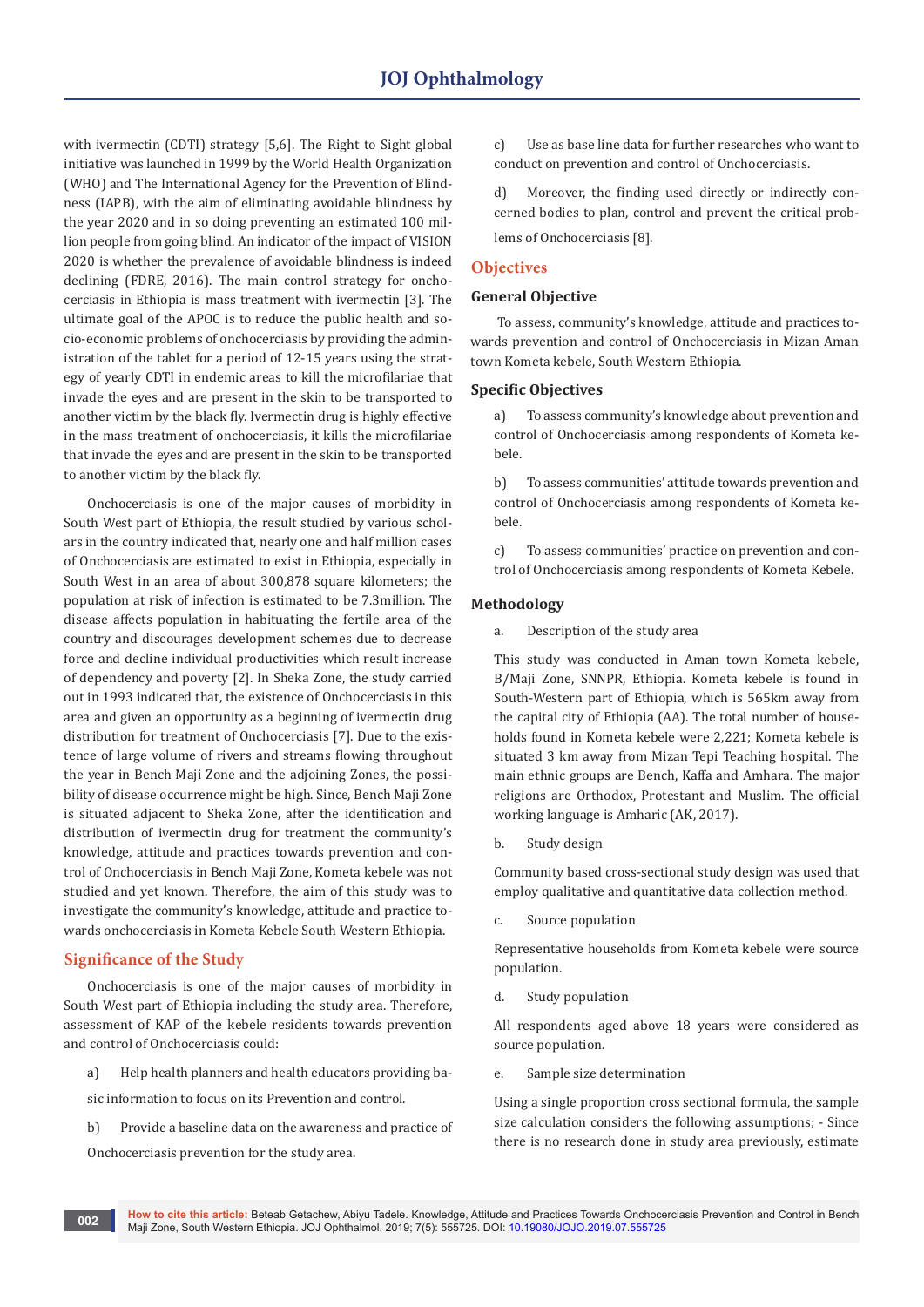of proportion --- 50% Degree of accuracy------ 5% Confidence level --- 95%

Sample was size Calculated ---

$$
n = Z2 p (1-p)/w2 = (1.96)2 (0.5 x 0.5) / (0.05)2 = 385
$$

However, the total number of households which are found in Kometa kebele were (N) 2221; Since it is less than 10,000, adjustment was made using correction formula

 $(1+(n/N))$  385 /  $(1+(385/2221)) = 328.12$ ,approximately= 329

Using Nonresponse rate of  $10\%$  (329\*10/100 = 33), the sample size became 362. Thus, a total of 362 respondents were involved for this study.

f. Sampling Technique

The study participants/respondents were selected by using systematic sampling technique and the first household was selected using lottery method. When calculated the interval K / or the sampling fraction become which was approximately equal to 1/6; which is in every 6th house the data collection process was made until the desired sample size was achieved.

### **Method of Data Procedure**

Data collection tools (questioner) was adapted after review of relevant literatures. The questionnaire and statement were grouped and arranged according to the objectives that they could address.

Data was collected face to face interview method within the household's house to house visit using structured questionnaire. Data collectors were enumerated and trained for one day about objectives, questionnaire and interview techniques before they go to data collection. The principal investigators were closely supervising and collected data. Study Variables are Knowledge, Attitude and Practices.

### **Operational Definitions**

Good knowledge- Those respondents who are able to score ≥70% of the total knowledge questions on Onchocerciasis prevention and control; Poor knowledge- Answering < 60% of the knowledge question on prevention and control of Onchocerciasis; Positive attitude- Those respondents who are able to score ≥70% of the total attitude questions on Onchocerciasis prevention and control; Negative attitude- Those respondents who are able to score ≤ 60% of the total attitude question on Onchocerciasis prevention and control; Good practice- Those respondents who are able to score ≥70% of the total practice questions on Onchocerciasis prevention and control and Poor practice- Those respondents who are able to score  $\leq 60\%$  of the total practice questions on Onchocerciasis prevention and control.

### **Data Processing and Analysis**

Collected data were checked for completeness, missing value and complied on excel 2007 and analyzed using SPSS version 20. The result of study was summarized using tables, figures and presented in frequency and percentage.

### **Result**

### **Socio-demographic characteristics of respondents in the study area**

In most of the study participants were male (55%) in (Table 1) which the mean age was 32.6 year. Regarding their marital status, majority (74.9%) were married, (13.8%) were divorced & (11.3%) were single. The predominant religions of the study participants were Orthodox and Protestant (43.4 and 36.2) percent, respectively. The educational status of the study participants indicates primary school (32.9%), secondary school (26.8%) and illiterate (21.8).

**Table 1:** Socio-demographic characteristics of the respondents in the study area.

| <b>Household characteristics</b> | <b>Kometa Kebele</b>     |               |  |  |  |
|----------------------------------|--------------------------|---------------|--|--|--|
|                                  | $\mathbf N$              | $\frac{0}{0}$ |  |  |  |
| Sex of respondents               |                          |               |  |  |  |
| Male                             | 199                      | 55            |  |  |  |
| Female                           | 163                      | 45            |  |  |  |
|                                  | <b>Marital status</b>    |               |  |  |  |
| Single                           | 41                       | 11.3          |  |  |  |
| Married                          | 271                      | 74.9          |  |  |  |
| Divorced                         | 50                       | 13.8          |  |  |  |
|                                  | <b>Educational level</b> |               |  |  |  |
| Illiterate                       | 79                       | 21.8          |  |  |  |
| Primary School                   | 119                      | 32.9          |  |  |  |
| Secondary school                 | 97                       | 26.8          |  |  |  |
| College and above                | 67                       | 18.5          |  |  |  |

**How to cite this article:** Beteab Getachew, Abiyu Tadele. Knowledge, Attitude and Practices Towards Onchocerciasis Prevention and Control in Bench Maji Zone, South Western Ethiopia. JOJ Ophthalmol. 2019; 7(5): 555725. DOI: [10.19080/JOJO.2019.07.555725](http://dx.doi.org/10.19080/JOJO.2019.07.555725) **<sup>003</sup>**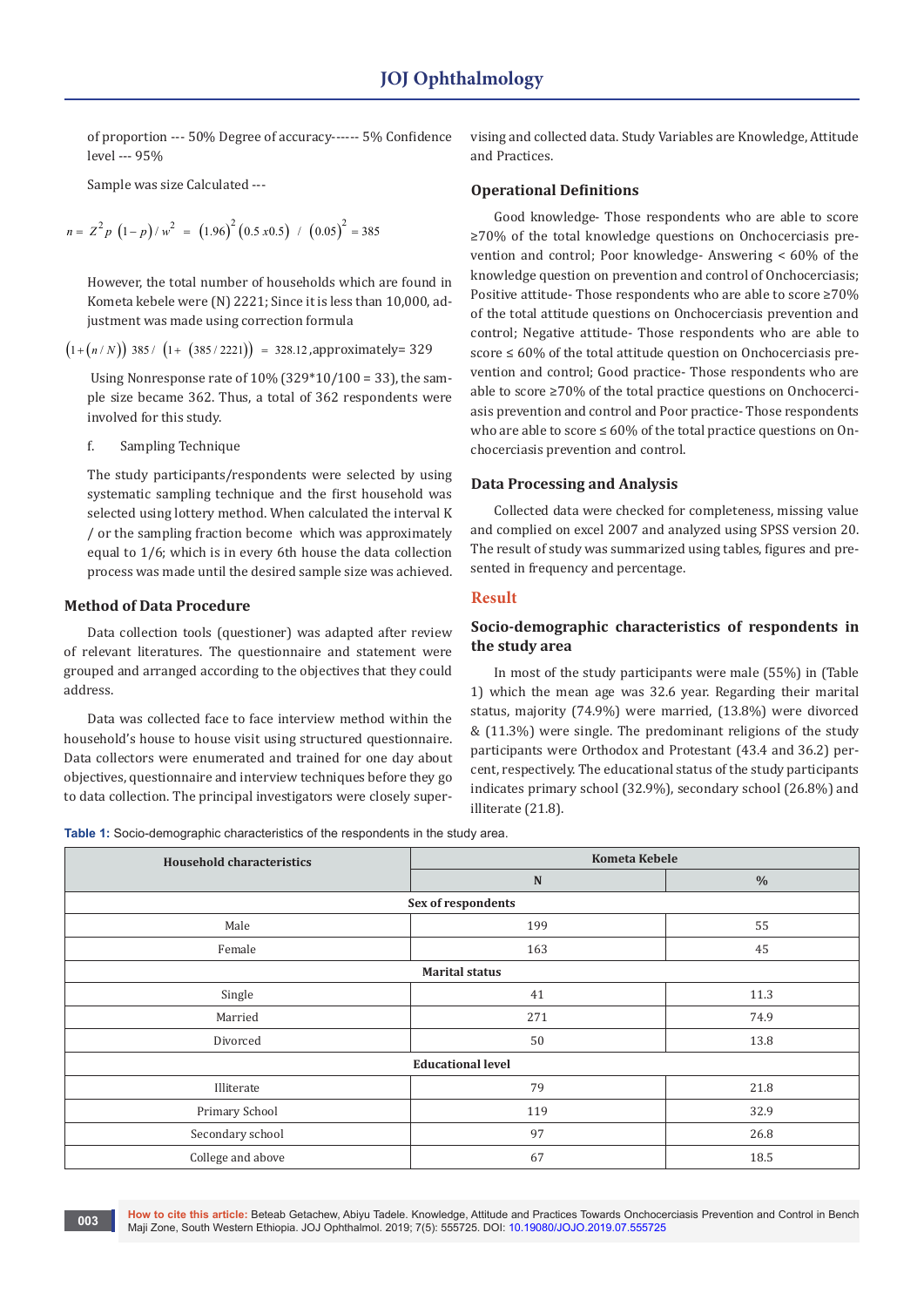# **JOJ Ophthalmology**

| <b>Religious status</b> |     |      |  |  |
|-------------------------|-----|------|--|--|
| Orthodox                | 157 | 43.4 |  |  |
| Protestant              | 131 | 36.2 |  |  |
| Muslim                  | 74  | 20.4 |  |  |

**Table 2:** The respondent's response on the causes of onchocerciasis in the study area.

| <b>Causes of Onchocerciasis</b> | N   | $\frac{0}{0}$ |
|---------------------------------|-----|---------------|
| Scorching of the sun            |     | 0.8           |
| Hereditary                      |     | 1.4           |
| Black flies bite                | 157 | 43.4          |
| Mosquitoes' bite                | 13  | 3.6           |
| Parasite                        |     | 1.9           |
| Don't know                      | 177 | 48.9          |

**Table 3:** Respondents response on knowledge of Onchocerciasis.

| Indicative questions on knowledge                  | <b>Yes</b> |               | <b>No</b> |      |
|----------------------------------------------------|------------|---------------|-----------|------|
|                                                    | N          | $\frac{0}{0}$ | N         | $\%$ |
| Do you know the disease Onchocerciasis             | 233        | 64.4          | 129       | 35.6 |
| Can Onchocerciasis be treated with drug            | 327        | 90.3          | 35        | 9.7  |
| Do you know black flies                            | 184        | 50.8          | 178       | 49.2 |
| Does Onchocerciasis transmit from person to person | 132        | 36.5          | 230       | 63.5 |



# **Respondents knowledge on prevention and control of Onchocerciasis in the study area**

In the present study indicated in (Table 2), most of the respondents knew about the causes of onchocerciasis by stating black flies as the main cause (43.4%), however majorities (48.9 %) still did not know the causes of onchocerciasis in the study area. In the present study, majority of the respondents (64.4%) knew about the disease Onchocerciasis, about 36.5 % of respondents mentioned onchocerciasis can be transmitted, of which 50.8 % knew that the transmission is related to black fly biting. The rest of 49.2% had misconceptions about mode of transmission of onchocerciasis. Majorities (90.3%) of the respondents mentioned that onchocerciasis is treatable disease with drug (Table 3). The result pertaining to the respondent's response on the sign and symptoms of onchocerciasis indicated in (Figure 1), majority of the respondents (56.08%) said body itching could be the main sign and symptoms followed by body swelling (22.10%).

### **Respondents attitude towards prevention and control of Onchocerciasis**

In the present study majority (85.9%) of the study respondents perceived that, Onchocerciasis could cause blindness and death. In addition, 72.7% of respondents think that, treatment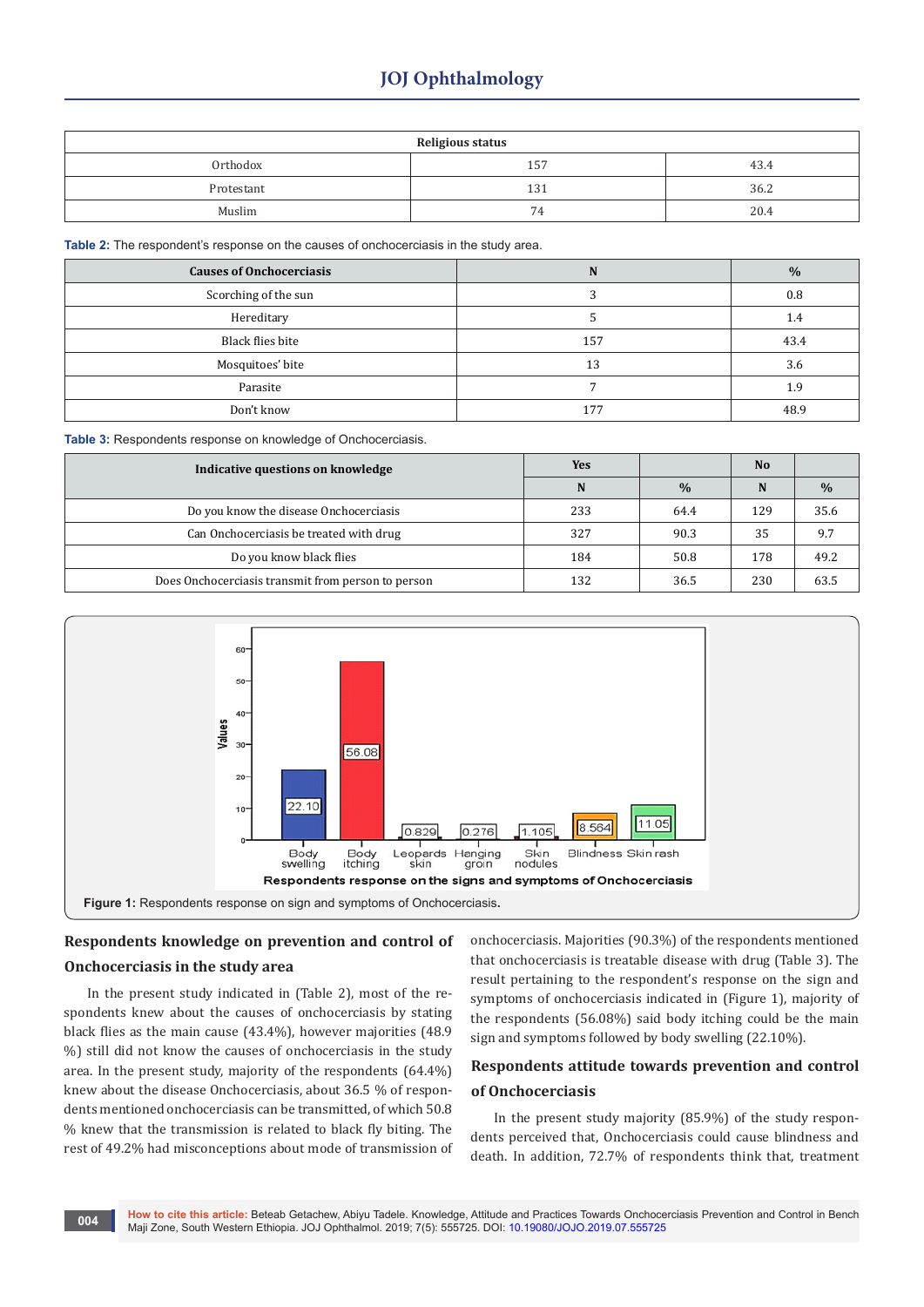with ivermectin drug could bring drug related adverse effects. However, most of the respondents (61.3%) consider that, Onchocerciasis is not a health problem of the community (Figure 2). Similarly, 60.5 percent of respondents recognize that, Onchocerciasis does not transmit from ill person to a healthy person. In this study, most of the respondents (72.7%), wearing protective clothes cannot prevent from the bite of female black fly (Table 4).



| Table 4: Respondents attitudes towards prevention & control of onchocerciasis. |  |  |  |  |
|--------------------------------------------------------------------------------|--|--|--|--|
|                                                                                |  |  |  |  |

| <b>Indicative questions</b>                                              |     | Agree         | <b>Disagree</b> |      |
|--------------------------------------------------------------------------|-----|---------------|-----------------|------|
|                                                                          |     | $\frac{0}{0}$ | N               | $\%$ |
| Is Onchocerciasis a health problem of this community?                    | 140 | 38.7          | 222             | 61.3 |
| Does Onchocerciasis transmit from ill person to a healthy person?        | 143 | 39.5          | 219             | 60.5 |
| Wearing protective clothes can prevent from the bite of female black fly | 99  | 27.3          | 263             | 72.7 |
| Onchocerciasis could cause blindness and death                           | 311 | 85.9          | 51              | 14.1 |
| Ivermectin could bring drug related adverse effects?                     | 263 | 72.7          | 99              | 27.3 |

In the current study the respondent's attitudes towards prevention and control of Onchocerciasis were indicated in (Table 5). Majorities (63.3%) indicated that, extension workers are mainly involved in providing the drug. In this study respondents indicated that morning and night (37.6%) are the most suitable time for the bite of female black fly.

**Table 5:** Respondents attitudes towards prevention & control of onchocerciasis.

| <b>Indicative questions</b>                                | <b>Categories</b>                  | N   | $\frac{0}{0}$ |
|------------------------------------------------------------|------------------------------------|-----|---------------|
|                                                            | <b>Community Drug Distributors</b> | 25  | 6.9           |
| Who do you think is best for Ivermectin drug provision?    | <b>Extension workers</b>           | 229 | 63.3          |
|                                                            | Kebele managers                    | 46  | 12.7          |
|                                                            | Health professionals               | 62  | 17.1          |
|                                                            | Morning                            | 59  | 16.3          |
| When do you think that female black fly bite most often?   | Night                              | 86  | 23.8          |
|                                                            | Midday                             | 50  | 13.8          |
|                                                            | Morning & night                    | 136 | 37.6          |
|                                                            | Don't know                         | 31  | 8.6           |
| Do you support or oppose use of ivermectin for prevention? | Support                            | 262 | 72.4          |
|                                                            | Oppose                             | 35  | 9.7           |
|                                                            | Don't mind                         | 65  | 18            |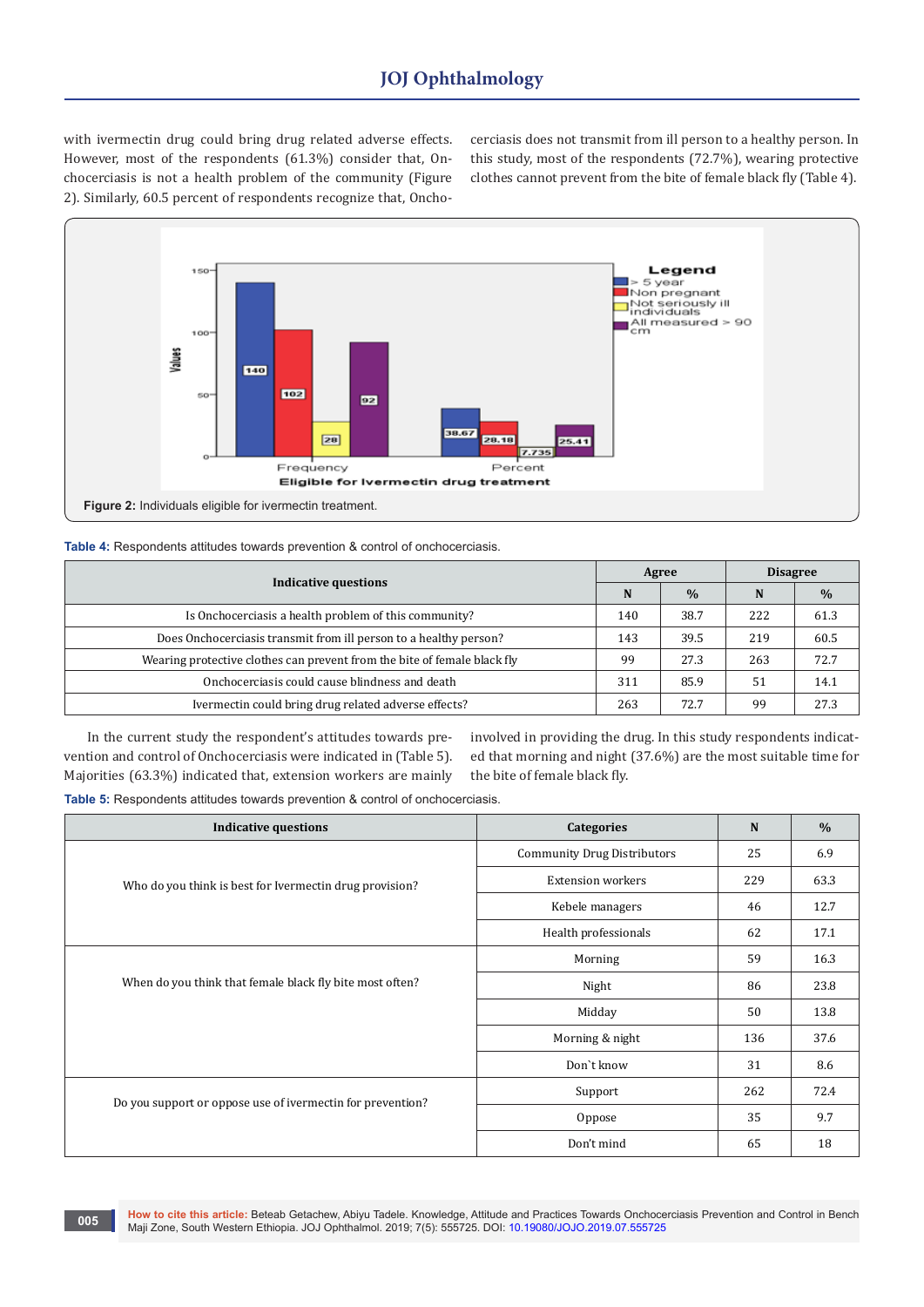## **Respondents practice towards prevention and control of Onchocerciasis**

In the current study majority (79.6%) of respondents did not wear protective clothes/or shoes when they are working around fast flowing water. In the study area more than 82 percent of the respondents take ivermectin for Onchocerciasis prevention. About 58.6% did not participate during mass treatment with ivermectin. In this study 59.1 percent said that, there was no black fly breeding site in their surroundings. However, more than 72 percent of the respondents sleep under a treated net (72.9%), use bed net at nighttime (73.5%) and slept under a treated net during the previous night (73.2%), respectively (Table 6). In the present study the respondents who had good knowledge, positive attitude and practices about onchocerciasis were 67, 64 & 60.4%, respectively.

**Table 6:** Respondents practices on prevention and control of onchocerciasis.

| Indicative questions on practices                                                  | <b>Yes</b> |               | <b>No</b> |               |  |
|------------------------------------------------------------------------------------|------------|---------------|-----------|---------------|--|
|                                                                                    |            | $\frac{0}{0}$ | N         | $\frac{0}{0}$ |  |
| Do you wear protective clothes/shoes when you are doing around fast flowing water? | 74         | 20.4          | 288       | 79.6          |  |
| Are you taking ivermectin for Onchocerciasis prevention?                           | 298        | 82.3          | 64        | 17.7          |  |
| Have you ever take ivermectin drug before?                                         | 325        | 89.8          | 37        | 10.2          |  |
| Do you participate during mass treatment with ivermectin?                          | 150        | 41.4          | 212       | 58.6          |  |
| Is there black fly breeding site available nearby your home?                       | 148        | 40.9          | 214       | 59.1          |  |
| Have you ever participating in environmental management for black fly control      | 177        | 48.9          | 185       | 51.1          |  |
| Have you ever sleep under a treated net?                                           | 264        | 72.9          | 98        | 27.1          |  |
| Do you use bed net at bed time?                                                    | 266        | 73.5          | 96        | 26.5          |  |
| Did you sleep under a treated net during the previous night?                       | 265        | 73.2          | 97        | 26.8          |  |

### **Discussion**

### **Respondents socio-demographic characteristics in the study area**

In the present study the highest percentage of male (55%) than female (45%) was observed, which was in a good agreement with the results of various scholars in the country [1,2,7]. The result on educational level obtained in the current study indicated majorities (32.9%) were attained primary education, which was also in line with the findings of [2]. In this study, both male and female respondents engage in socio-economic activities such as fetching water which can expose them to black fly biting (Table 7). Formal education appeared to be one of the medium for the awareness of the disease. As a result of the formal education that most of the respondents had, the study showed that 32.9% of the respondents have already acquired primary education are aware of the disease. Even though more than half of the respondents know about the disease.

**Table 7:** Level of knowledge, attitude and practices of respondents on onchocerciasis.

|                          | High level |      |     | <b>Low level</b> |
|--------------------------|------------|------|-----|------------------|
| <b>Outcome variables</b> | N          | $\%$ | N   | $\frac{0}{0}$    |
| Knowledge                | 243        | 67   | 119 | 33               |
| Attitude                 | 233        | 64   | 129 | 36               |
| Practices                | 218        | 60.4 | 144 | 39.6             |

### **Respondents knowledge, Practices and Attitude**

In the present study majorities (48.9%) of the study participants did not knew the causative agents of Onchocerciasis. In line with this, many authorities believe that low knowledge and practice of the communities in Africa predispose them to infection [9]. On the other hand, majority (43.4%) of the respondents associate the causative agent of the disease with the bite of black flies, which is comparable with the finding of study conducted in Bebeka, Southwest Ethiopia [10]. Similarly, in this study, majority of the cause with the bite of mosquito and parasite, which is consistent with the findings of the study conducted in Bebeka, Southwest Ethiopia [2].

In the present study pertaining to sign and symptoms, body itching (56.08%) and body swelling (22.10%) were the major sign and symptoms. This result agreed with the findings of Fitsum et al. [2] in which body itching was the main symptom. On the other hand, this result was also in the same scenario with the findings of [11,12] who reported itching to have a high percentage, followed by swelling and itching. In the present study, majorities (79.6%) of the respondents did not wear protective cloths to prevent from bite of black fly, even though they work around fast flowing rivers. This finding is in close agreement with the reports of Fitsum et al. [2]. In addition, the community's practices towards prevention of Onchocerciasis were taking ivermectin drug (82.3%) and using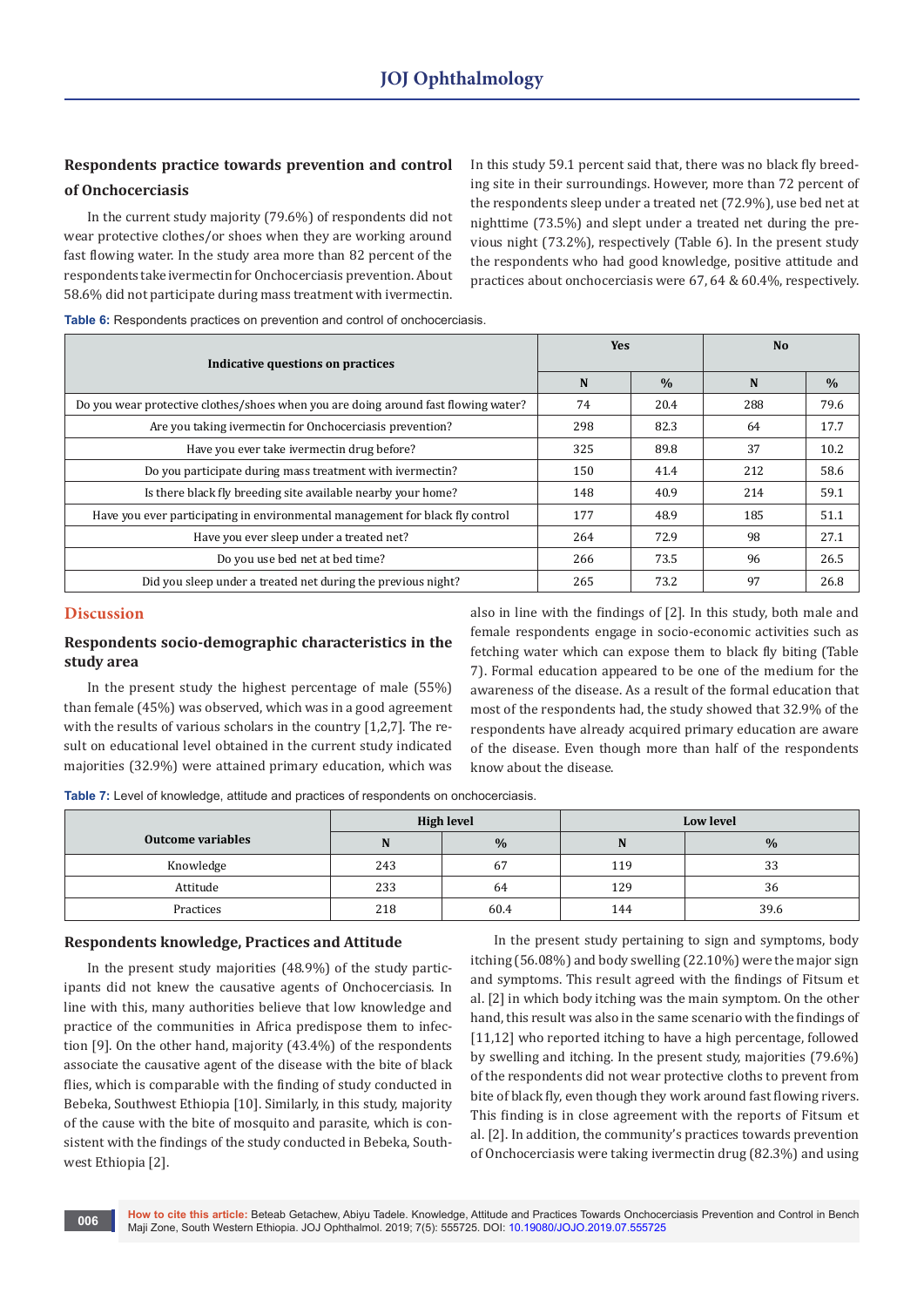bed net (73.5%), which is in close agreement with the findings of Fitsum et al. [2].

In this study, majority of the study participants based on the operational definition had poor knowledge of onchocerciasis (i.e. only 67% of the study participants had good knowledge). Similarly, majority of the study subjects had poor attitude and practice about onchocerciasis (i.e. only 64 & 60.4% study subjects had good attitude and good practice about onchocerciasis, respectively). This finding is also consistent with the findings of the study conducted in Sequa area, Southwest Ethiopia [13] the study conducted in Quara district, Northwest Ethiopia [2] and the study conducted in Homa District, Western Ethiopia [14]. This is probably due to shortage of health education at the community level and the CDDs may not be properly trained about onchocerciasis due to negligence of health extension workers to supervise the CDDs in delivering health education, and/or excluding the community interventions for onchocerciasis in the health extension package.

### **Conclusion & Recommendation**

In conclusion, even though most of the respondents knew the disease Onchocerciasis, majority of them still lack awareness on the causative agent, mode of transmission and prevention of Onchocerciasis. In addition, the respondents associate the causative agent of the disease with the bite of black flies. Some others associate the cause with the bite of mosquito and parasite. In relation with the sign and symptoms of Onchocerciasis, body itching, and body swelling were the main indicatives identified by the respondents. In prevention and control mechanisms, respondents did not wear any protective cloths to prevent from bite of black fly, even though they work around fast flowing rivers. This could predispose the communities to infection with Onchocerciasis and interfere with the activities which could be undertaken to prevent and control the disease. Therefore, it is necessary to improve communities' awareness about Onchocerciasis. In addition, health extension workers should properly deliver adequate training on prevention and control of Onchocerciasis for the community. Health service centers should collaborate with concerned professionals in the area to prevent Onchocerciasis [15].

### **Acknowledgement**

The authors would like to acknowledge Mizan Aman office of health center for their provision of information. Finally, we are also indebted to thank those households and health extension workers who participated in this study.

### **References**

1. [Daniel Dana, Serkadis Debalke, Zeleke Mekonnen, Wondwossen](https://www.ncbi.nlm.nih.gov/pubmed/26130117)  [Kassahun, Sultan Suleman, et al. \(2015\) A community-based cross-](https://www.ncbi.nlm.nih.gov/pubmed/26130117) [sectional study of the epidemiology of onchocerciasis in unmapped](https://www.ncbi.nlm.nih.gov/pubmed/26130117)  [villages for community directed treatment with ivermectin in Jimma](https://www.ncbi.nlm.nih.gov/pubmed/26130117)  [Zone, Southwestern Ethiopia 15\(595\): 1-7.](https://www.ncbi.nlm.nih.gov/pubmed/26130117)

- 2. [Fitsum Weldegebreal, Girmay Medhin, Zemichael Weldegebriel,](https://www.ncbi.nlm.nih.gov/pmc/articles/PMC4822301/)  [Mengistu Legesse \(2016\) Knowledge, attitude and](https://www.ncbi.nlm.nih.gov/pmc/articles/PMC4822301/) practice of [community drug distributors about](https://www.ncbi.nlm.nih.gov/pmc/articles/PMC4822301/) onchocerciasis and community directed treatment with ivermectin in [Quara district, North Western](https://www.ncbi.nlm.nih.gov/pmc/articles/PMC4822301/)  [Ethiopia 9\(206\): 1-8.](https://www.ncbi.nlm.nih.gov/pmc/articles/PMC4822301/)
- 3. [Wogu MD, Okaka CE \(2008\) The knowledge, attitude and perception of](https://pdfs.semanticscholar.org/35b0/6a261c568c82222e3d1985f3933b72a4a6bc.pdf)  [onchocerciasis and ivermectin treatment by the people in Okpuje, Edo](https://pdfs.semanticscholar.org/35b0/6a261c568c82222e3d1985f3933b72a4a6bc.pdf)  [State, Nigeria. International journal of Health Science 4\(3\): 121-125.](https://pdfs.semanticscholar.org/35b0/6a261c568c82222e3d1985f3933b72a4a6bc.pdf)
- 4. [Rasheed MU \(2007\) Onchocerciasis in Different Regions of Ethiopia.](https://print.ispub.com/api/0/ispub-article/3369)  [The Internet Journal of Parasitic Diseases.1\(2\): 1-6.](https://print.ispub.com/api/0/ispub-article/3369)
- 5. [World Health Organization \(2010\) African program for onchocerciasis](https://www.who.int/apoc/oncho_elimination_report_english.pdf)  [control: conceptual and operational framework of onchocerciasis](https://www.who.int/apoc/oncho_elimination_report_english.pdf)  [elimination with ivermectin treatment JAF 16: 5-23.](https://www.who.int/apoc/oncho_elimination_report_english.pdf)
- 6. (2000) World Health Organization Implementation and sustainability of community-directed treatment with ivermectin: report of a multicountry study. Geneva.
- 7. [Workneh W, Fetcher M, Olwit G \(1993\) Onchocerciasis in field workers](https://www.sciencedirect.com/science/article/abs/pii/0001706X9390054F)  [at Baya farm, Teppi coffee plantation project, South Western Ethiopia:](https://www.sciencedirect.com/science/article/abs/pii/0001706X9390054F)  [prevalence and impact on productivity Acta Trop 54\(2\): 89-99.](https://www.sciencedirect.com/science/article/abs/pii/0001706X9390054F)
- 8. [Adugna Endale, Berhanu Erko, Fitsum Weldegebreal, Mengistu Legesse](https://www.ncbi.nlm.nih.gov/pubmed/25890151)  [\(2015\) Predictors of compliance with community-directed treatment](https://www.ncbi.nlm.nih.gov/pubmed/25890151)  [with ivermectin for onchocerciasis control in Kabo area, southwestern](https://www.ncbi.nlm.nih.gov/pubmed/25890151)  [Ethiopia, Parasites & Vectors 8\(99\): 1-8.](https://www.ncbi.nlm.nih.gov/pubmed/25890151)
- 9. Ukoli FMA (1992). Prevention and control of parasitic diseases in tropical Africa: The main issues. Ibadan: University Press Africa.
- 10. [Yirga D, Woldemichael K, Wondafrash M, Kassahun W, Deribe K \(2008\)](https://www.ajol.info/index.php/ejhs/article/view/145944)  [Knowledge and Belief about Cause and Prevention of Onchocerciasis in](https://www.ajol.info/index.php/ejhs/article/view/145944)  [Bebeka, Southwest Ethiopia. Ethiop J Health Sci: 18\(3\): 66-68.](https://www.ajol.info/index.php/ejhs/article/view/145944)
- 11. [Agbolade OM, Odutola OM, Bolatito I, Ndubuisi CA \(2010\) Biting](https://pdfs.semanticscholar.org/88d9/63f74307b773bde516ed832f96820b6ce1d0.pdf)  [knowledge of blackfly among students and workers of a Nigerian](https://pdfs.semanticscholar.org/88d9/63f74307b773bde516ed832f96820b6ce1d0.pdf)  [tertiary institution. International Journal of Medicine and Medical](https://pdfs.semanticscholar.org/88d9/63f74307b773bde516ed832f96820b6ce1d0.pdf)  [Sciences 2\(6\): 196-199.](https://pdfs.semanticscholar.org/88d9/63f74307b773bde516ed832f96820b6ce1d0.pdf)
- 12. [Adesina FP, Awosolu OB, Olusi TA \(2017\) Incidence of Onchocerciasis](http://article.sapub.org/10.5923.j.phr.20170705.01.html)  [and Vector Knowledge among Residents of Some Parts of Ondo State,](http://article.sapub.org/10.5923.j.phr.20170705.01.html)  [Nigeria. Public Health Research 7\(5\): 107-111.](http://article.sapub.org/10.5923.j.phr.20170705.01.html)
- 13. Yesuf A Assessment of KAP of CDTI of onchocerciasis among the communities around Seqa area, southwestern Ethiopia (2006) Addis Ababa, Ethiopia: MSC. Thesis, Addis Ababa University.
- 14. Wayuma TA Community-based cross-sectional study of the status of onchocerciasis, and awareness of the Community Drug Distributors (CDDs) about Onchocerciasis and Community Directed Treatment with Ivermectin (CDTI) in Homa District, Western Ethiopia (2015).
- 15. [Abanobi OC \(2000\). Community based mass distribution of ivermectin](https://www.ncbi.nlm.nih.gov/pubmed/11035465)  [for the control of human onchocerciasis in Ehime communities, Imo](https://www.ncbi.nlm.nih.gov/pubmed/11035465)

[State, Nigeria. Eye and Vision 114\(5\): 402-406.](https://www.ncbi.nlm.nih.gov/pubmed/11035465)